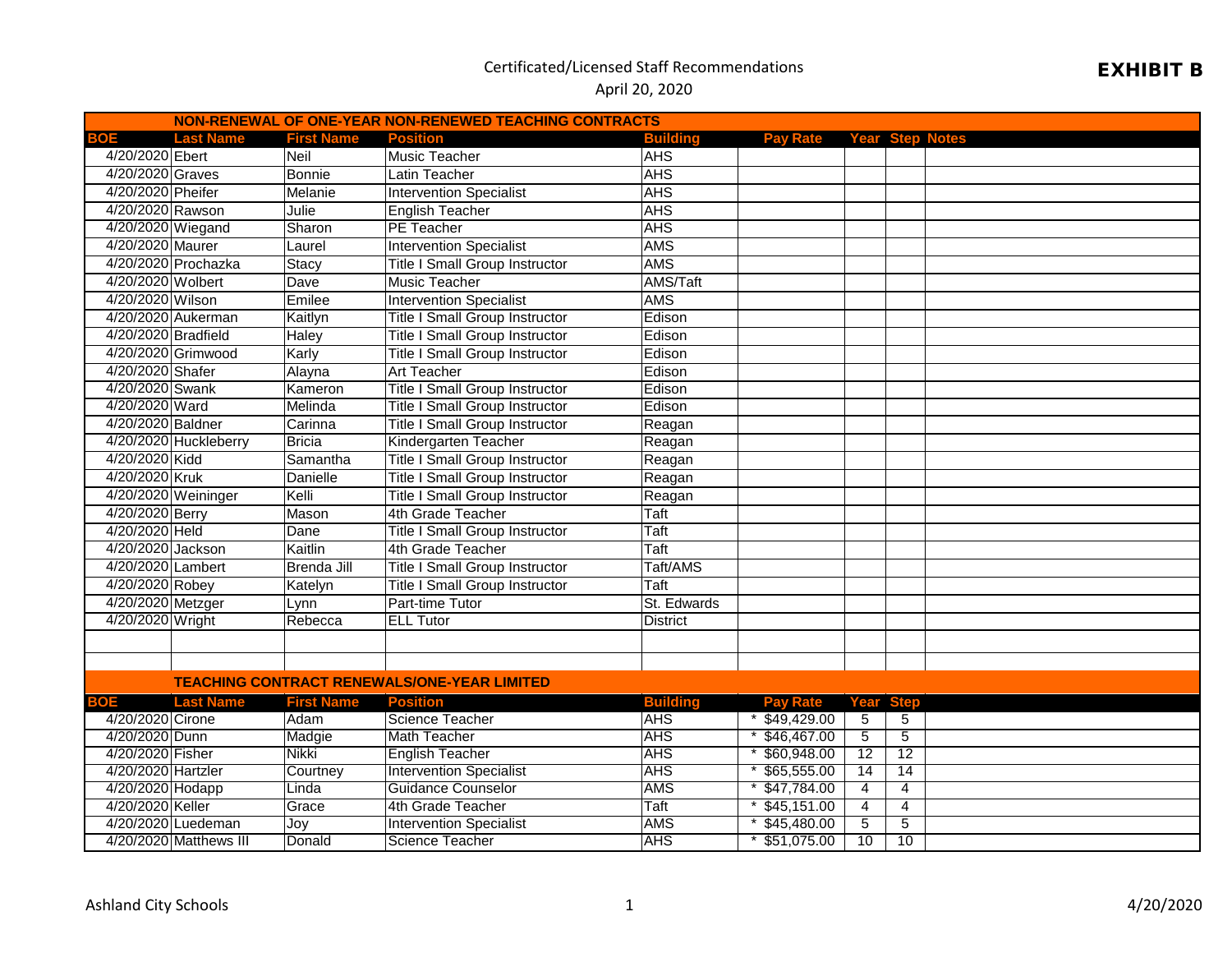## EXHIBIT B

| 4/20/2020 Moss     |                             | Joseph            | <b>Intervention Specialist</b>                       | <b>AHS</b>      | \$43,176.00     | 4               | 4                      |
|--------------------|-----------------------------|-------------------|------------------------------------------------------|-----------------|-----------------|-----------------|------------------------|
| 4/20/2020 Pummell  |                             | Shelby            | <b>Special Education Teacher</b>                     | Edison          | \$41,860.00     | $\overline{3}$  | 3                      |
| 4/20/2020 Sloan    |                             | Jessica           | <b>Intervention Specialist</b>                       | <b>AMS</b>      | \$44,493.00     | 2               | $\overline{2}$         |
| 4/20/2020 Stimpert |                             | Renee             | <b>Social Studies Teacher</b>                        | <b>AMS</b>      | \$39,227.00     | $\mathbf{1}$    | $\mathbf 1$            |
| 4/20/2020 Thomas   |                             | <b>Juliet</b>     | <b>Guidance Counselor</b>                            | <b>AHS</b>      | \$56,999.00     | $\overline{8}$  | $\overline{8}$         |
| 4/20/2020 Vanhorn  |                             | Michelle          | <b>Math Teacher</b>                                  | <b>AMS</b>      | \$41,860.00     | 5               | 5                      |
|                    |                             |                   |                                                      |                 |                 |                 |                        |
|                    |                             |                   |                                                      |                 |                 |                 |                        |
|                    |                             |                   | <b>TEACHING CONTRACT RENEWALS/THREE-YEAR LIMITED</b> |                 |                 |                 |                        |
| BOE                | <b>Last Name</b>            | <b>First Name</b> | <b>Position</b>                                      | <b>Building</b> | <b>Pay Rate</b> | Year            | <b>Step Notes</b>      |
| 4/20/2020 Darm     |                             | Stephanie         | Speech/Audiology                                     | Taft/Reagan     | \$47,784.00     | $\overline{4}$  | 4                      |
| 4/20/2020 Hanson   |                             | Stephanie         | <b>Orchestra Director</b>                            | <b>District</b> | $*$ \$44,493.00 | 5               | 5                      |
| 4/20/2020 Hartman  |                             | Jessica           | <b>Guidance Counselor</b>                            | <b>AHS</b>      | $*$ \$51,075.00 | 6               | 6                      |
| 4/20/2020 Kohne    |                             | <b>Beth</b>       | <b>Intervention Specialist</b>                       | Taft            | \$68,188.00     | 17              | 14                     |
| 4/20/2020 Nelson   |                             | Amy               | <b>Intervention Specialist</b>                       | <b>AMS</b>      | \$44,493.00     | $\overline{5}$  | 5                      |
| 4/20/2020 Peden    |                             | Jordan            | Language Arts Teacher                                | <b>AMS</b>      | \$52,720.00     | $\overline{7}$  | $\overline{7}$         |
| 4/20/2020 Powell   |                             | Ashley            | 1st Grade Teacher                                    | Reagan          | \$55,682.00     | $\overline{12}$ | 12                     |
| 4/20/2020 Schulte  |                             | Adam              | Science Teacher                                      | <b>AHS</b>      | \$45,151.00     | $\overline{4}$  | 4                      |
| 4/20/2020 Shooks   |                             | Rebecca           | <b>Intervention Specialist</b>                       | Taft            | \$62,594.00     | $\overline{13}$ | $\overline{13}$        |
| 4/20/2020 St. John |                             | Tracy             | 4th Grade Teacher                                    | Taft            | \$49,429.00     | 5               | $\overline{5}$         |
| 4/20/2020 Strange  |                             | Kathryn           | <b>Intervention Specialist</b>                       | <b>AMS</b>      | \$43,176.00     | $\overline{4}$  | $\overline{4}$         |
| 4/20/2020 Vecchio  |                             | Katherine         | Speech/Audiology                                     | Reagan          | \$65,555.00     | 17              | 14                     |
|                    |                             |                   |                                                      |                 |                 |                 |                        |
|                    |                             |                   |                                                      |                 |                 |                 |                        |
|                    |                             |                   | <b>TEACHING CONTRACT RENEWALS/FIVE-YEAR LIMITED</b>  |                 |                 |                 |                        |
| <b>BOE</b>         | <b>Last Name</b>            | <b>First Name</b> | <b>Position</b>                                      | <b>Building</b> | Pav Rate        | Year            | <b>Step Notes</b>      |
| 4/20/2020 Carper   |                             | Valerie           | <b>Intervention Specialist</b>                       | <b>AMS</b>      | \$58,315.00     | $\overline{22}$ | 19                     |
| 4/20/2020 Court    |                             | Jonathan          | <b>Social Studies Teacher</b>                        | <b>AHS</b>      | $*$ \$67,201.00 | 20              | 19                     |
| 4/20/2020 Erwin    |                             | Chad              | <b>Science Teacher</b>                               | <b>AMS</b>      | \$65,885.00     | 20              | 19                     |
| 4/20/2020 Hartzler |                             | Jonlyn            | <b>Special Education Teacher</b>                     | <b>Taft</b>     | $*$ \$62,264.00 | $\overline{12}$ | $\overline{12}$        |
|                    | 4/20/2020 McGaffick         | <b>Brooke</b>     | <b>Math Teacher</b>                                  | <b>AMS</b>      | \$64,239.00     | 16              | 14                     |
|                    |                             |                   |                                                      |                 |                 |                 |                        |
|                    |                             |                   |                                                      |                 |                 |                 |                        |
|                    | <b>CONTINUING CONTRACTS</b> |                   |                                                      |                 |                 |                 |                        |
| <b>BOE</b>         | <b>Last Name</b>            | <b>First Name</b> | <b>Position</b>                                      | <b>Building</b> | <b>Pay Rate</b> |                 | <b>Year Step Notes</b> |
| 4/20/2020 Erf      |                             | Lori              | <b>Intervention Specialist</b>                       | <b>AMS</b>      | $*$ \$64,239.00 | 18              | 14                     |
| 4/20/2020 Long     |                             | Kate              | <b>Math Teacher</b>                                  | <b>AHS</b>      | $*$ \$71,176.00 | 33              | 30                     |
| 4/20/2020 Shearer  |                             | Kristy            | <b>Science Teacher</b>                               | <b>AMS</b>      | \$64,239.00     | $\overline{14}$ | $\overline{14}$        |
| 4/20/2020 Thomas   |                             | Paula             | <b>Math Teacher</b>                                  | <b>AHS</b>      | \$66,872.00     | $\overline{16}$ | $\overline{14}$        |
|                    |                             |                   |                                                      |                 |                 |                 |                        |
|                    |                             |                   |                                                      |                 |                 |                 |                        |
|                    |                             |                   |                                                      |                 |                 |                 |                        |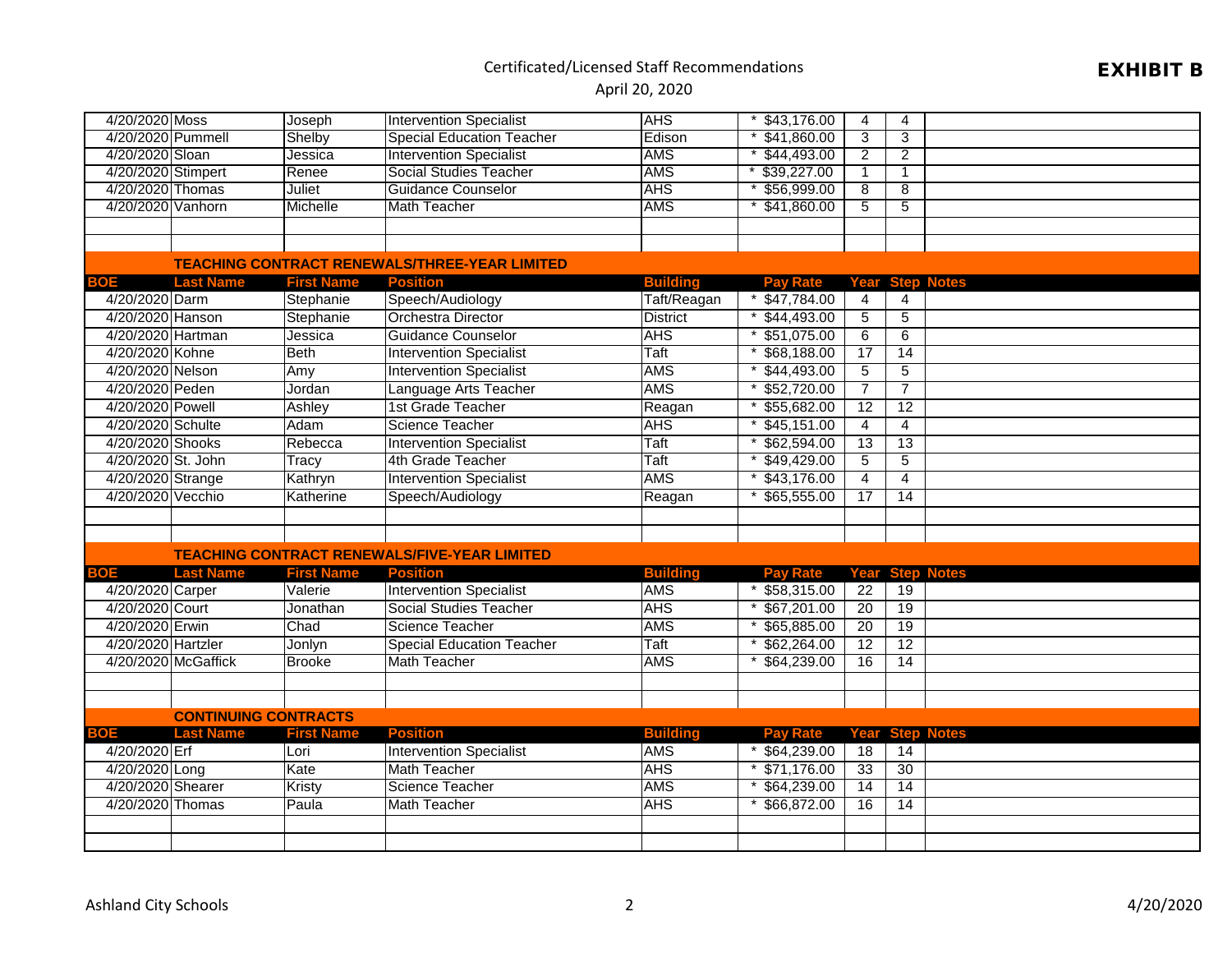#### April 20, 2020

| ROUTINE NON-RENEWAL OF ONE-YEAR SUPPLEMENTAL DUTY CONTRACTS |                       |                   |                                          |                 |                                  |          |                |                |                   |
|-------------------------------------------------------------|-----------------------|-------------------|------------------------------------------|-----------------|----------------------------------|----------|----------------|----------------|-------------------|
| BOE                                                         | <b>Last Name</b>      | <b>First Name</b> | <b>Position</b>                          | <b>Building</b> |                                  | Pav Rate | Year           |                | <b>Step Notes</b> |
| 4/20/2020 Baer                                              |                       | Lynae             | Career Tech. Dept. Chairperson           | <b>AHS</b>      | \$                               | 2,236.22 | 3              | 2              |                   |
| 4/20/2020 Bickley                                           |                       | Martha            | Foreign Language Dept. Chair             | <b>AHS</b>      | $\overline{\$}$                  | 2,555.68 | $6+$           | $\overline{3}$ |                   |
| 4/20/2020 Bickley                                           |                       | Martha            | Spanish Club Advisor                     | <b>AHS</b>      | S                                | 1,118.11 | $6+$           | 3              |                   |
| 4/20/2020 Boyer                                             |                       | Nancy             | Art Department Chairperson               | <b>AHS</b>      | \$                               | 2,555.68 | $6+$           | 3              |                   |
| 4/20/2020 Brogle                                            |                       | Miranda           | <b>English Department Chairperson .5</b> | <b>AHS</b>      | \$                               | 958.38   | $\mathbf{1}$   | $\mathbf{1}$   |                   |
| 4/20/2020 Brogle                                            |                       | Miranda           | National Honor Society Advisor (.5)      | <b>AHS</b>      | \$                               | 399.33   | $\mathbf{1}$   | $\mathbf{1}$   |                   |
| 4/20/2020 Budd                                              |                       | Sheryl            | Science Department Chairperson           | <b>AHS</b>      | \$                               | 2,555.68 | $6+$           | $\overline{3}$ |                   |
| 4/20/2020 Carr                                              |                       | <b>Brad</b>       | Channel 72 Program Coordinator           | <b>AHS</b>      | \$                               | 3,194.60 | $6+$           | 3              |                   |
| 4/20/2020 Carr                                              |                       | <b>Brad</b>       | <b>Little Theater Manager .5</b>         | <b>AHS</b>      | \$                               | 1,597.30 | $6+$           | 3              |                   |
|                                                             | 4/20/2020 Carruthers  | Katie             | Special Ed. Dept. Chair                  | <b>AHS</b>      | \$                               | 1,916.76 | $\mathbf{1}$   | $\mathbf{1}$   |                   |
| 4/20/2020 Condit                                            |                       | Lizzie            | <b>Mock Trial Advisor</b>                | <b>AHS</b>      | $\overline{\$}$                  | 1,118.11 | $\mathbf{1}$   | $\mathbf{1}$   |                   |
| 4/20/2020 Condit                                            |                       | Mark              | Social Studies Dept. Chairperson         | <b>AHS</b>      | \$                               | 2,236.22 | 4              | 2              |                   |
| 4/20/2020 Court                                             |                       | Jon               | Forensics/Speech                         | <b>AHS</b>      | \$                               | 1,916.76 | $\mathbf{1}$   | $\mathbf{1}$   |                   |
| 4/20/2020 Dawson                                            |                       | <b>Mariely</b>    | Student Council (.5)                     | <b>AHS</b>      | \$                               | 878.52   | 5              | $\overline{2}$ |                   |
| 4/20/2020 Dedrick                                           |                       | Cameron           | <b>Assistant Marching Band Director</b>  | <b>AHS</b>      | \$                               | 2,875.14 | 6              | 3              |                   |
| 4/20/2020 Duncan                                            |                       | Kristen           | Ski Club Advisor                         | <b>AHS</b>      | $\overline{\mathcal{S}}$         | 1,437.57 | $6+$           | 3              |                   |
| 4/20/2020 Dunn                                              |                       | Madgie            | <b>Head Girls' Cross Country Coach</b>   | <b>AHS</b>      | $\overline{\$}$                  | 3,194.60 | $\mathbf{1}$   | $\mathbf 1$    |                   |
| 4/20/2020 Ebert                                             |                       | <b>Neil</b>       | <b>Jazz Band A Director</b>              | <b>AHS</b>      | $\overline{\$}$                  | 2,555.68 | $6+$           | 3              |                   |
| 4/20/2020 Ebert                                             |                       | <b>Neil</b>       | <b>Jazz Band B Director</b>              | <b>AHS</b>      | S                                | 1,597.30 | $6+$           | 3              |                   |
| 4/20/2020 Fuller                                            |                       | Dan               | <b>Asst. Varsity Football Coach</b>      | <b>AHS</b>      | $\overline{\$}$                  | 4,791.90 | $6+$           | 3              |                   |
| 4/20/2020 Fuller                                            |                       | Dan               | <b>Head Boys' Varsity Track Coach</b>    | <b>AHS</b>      | $\overline{\boldsymbol{\theta}}$ | 5,430.82 | $6+$           | 3              |                   |
|                                                             | 4/20/2020 Gallagher   | Deb               | Physical Education Dept. Chair           | <b>AHS</b>      | $\overline{\$}$                  | 2,555.68 | $6+$           | 3              |                   |
| 4/20/2020 Geren                                             |                       | Krissy            | <b>Head Swimming Coach</b>               | <b>AHS</b>      | \$                               | 5,430.82 | $6+$           | 3              |                   |
| 4/20/2020 Graves                                            |                       | <b>Bonnie</b>     | Latin Club Advisor                       | <b>AHS</b>      | \$                               | 1,118.11 | $6+$           | 3              |                   |
| 4/20/2020 Hennis                                            |                       | Brian             | <b>Assistant Boys' Track Coach</b>       | <b>AHS</b>      | \$                               | 3,194.60 | 3              | $\overline{2}$ |                   |
| 4/20/2020 Hennis                                            |                       | <b>Brian</b>      | <b>Asst. Varsity Football Coach</b>      | <b>AHS</b>      | \$                               | 4,152.98 | 3              | $\overline{2}$ |                   |
|                                                             | 4/20/2020 Hockman     | Amanda            | National Honor Society Advisor (.5)      | <b>AHS</b>      | \$                               | 559.06   | 6              | 3              |                   |
| 4/20/2020 Howman                                            |                       | Thomas            | 9th Grade Football Coach                 | <b>AHS</b>      | \$                               | 2,555.68 | $\overline{2}$ | 1              |                   |
| 4/20/2020 Kral                                              |                       | Martin            | <b>Marching Band Director</b>            | <b>AHS</b>      | \$                               | 7,667.04 | $6+$           | $\overline{3}$ |                   |
| 4/20/2020 Kral                                              |                       | Martin            | Music Department Chairperson             | <b>AHS</b>      | \$                               | 2,555.68 | 6              | $\overline{3}$ |                   |
| 4/20/2020 Kral                                              |                       | Martin            | <b>Symphonic Band Director</b>           | <b>AHS</b>      | \$                               | 3,833.52 | $6+$           | 3              |                   |
|                                                             | 4/20/2020 Mauriocourt | Flory             | <b>Academic Team Advisor</b>             | <b>AHS</b>      | \$                               | 1,437.57 | $6+$           | 3              |                   |
|                                                             | 4/20/2020 Mauriocourt | Flory             | AV Technology (.5)                       | <b>AHS</b>      | \$                               | 559.06   | 6              | 3              |                   |
| 4/20/2020 McKee                                             |                       | Toni              | Junior Class Advisor                     | <b>AHS</b>      | $\overline{\$}$                  | 2,555.68 | $6+$           | $\overline{3}$ |                   |
| 4/20/2020 Muranko                                           |                       | Diana             | French Club Advisor                      | <b>AHS</b>      | \$                               | 958.38   | 5              | 2              |                   |
|                                                             | 4/20/2020 Oberholtzer | Carol             | Math Department Chairperson              | <b>AHS</b>      | $\overline{\$}$                  | 2,555.68 | $6+$           | $\overline{3}$ |                   |
| 4/20/2020 Packard                                           |                       | Wendy             | <b>Guidance Department Chair</b>         | <b>AHS</b>      | $\overline{\$}$                  | 1,916.76 | $\overline{2}$ | $\mathbf{1}$   |                   |
| 4/20/2020 Parsons                                           |                       | <b>Bryan</b>      | Student Council (.5)                     | <b>AHS</b>      | $\overline{\$}$                  | 1,038.25 | $6+$           | 3              |                   |
|                                                             | 4/20/2020 Prochazka   | <b>Stacy</b>      | <b>Assistant Marching Band Director</b>  | <b>AHS</b>      | $\overline{\mathcal{S}}$         | 2,236.22 | $\mathbf{1}$   | $\mathbf{1}$   |                   |
| 4/20/2020 Rogers                                            |                       | Kim               | <b>Business Education Dept. Chair</b>    | <b>AHS</b>      | $\overline{\$}$                  | 2,555.68 | $6+$           | $\overline{3}$ |                   |
| 4/20/2020 Sauder                                            |                       | Scott             | <b>Asst. Varsity Football Coach</b>      | <b>AHS</b>      | $\overline{\mathfrak{s}}$        | 4,791.90 | $6+$           | $\overline{3}$ |                   |

## EXHIBIT B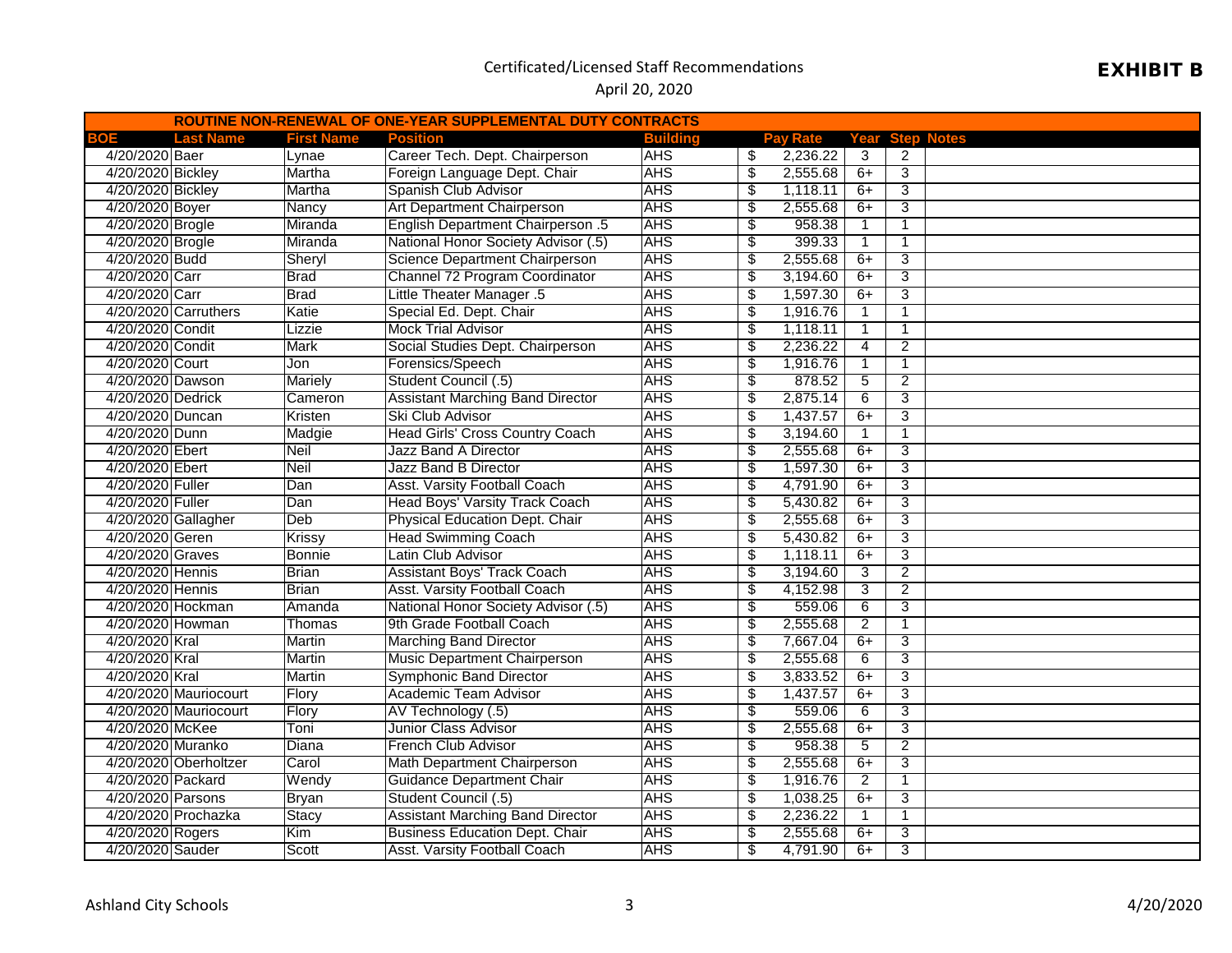## EXHIBIT B

| 4/20/2020 Seder    |                       | Sean         | <b>Head Varsity Football Coach</b>       | <b>AHS</b> | \$                               | 7,667.04 | 6+              | 3              |  |
|--------------------|-----------------------|--------------|------------------------------------------|------------|----------------------------------|----------|-----------------|----------------|--|
| 4/20/2020 Seder    |                       | Sean         | <b>Head Wrestling Coach</b>              | <b>AHS</b> | $\overline{\$}$                  | 6,069.74 | 6               | 3              |  |
|                    | 4/20/2020 Spieldenner | Ben          | <b>Musical Stage Director</b>            | <b>AHS</b> | \$                               | 1,757.03 | $6+$            | 3              |  |
|                    | 4/20/2020 Spieldenner | <b>Ben</b>   | AV Technology (.5)                       | <b>AHS</b> | $\overline{\$}$                  | 559.06   | $6+$            | 3              |  |
|                    | 4/20/2020 Stackhouse  | Ryan         | <b>Assistant Boys' Track Coach</b>       | <b>AHS</b> | \$                               | 3,514.06 | $6+$            | 3              |  |
|                    | 4/20/2020 Stackhouse  | Ryan         | <b>Asst. Varsity Football Coach</b>      | <b>AHS</b> | $\overline{\$}$                  | 4,791.90 | $6+$            | 3              |  |
|                    | 4/20/2020 Strausbaugh | Melisa       | Director of Sweet 16                     | <b>AHS</b> | $\overline{\$}$                  | 1,757.03 | $\overline{4}$  | $\overline{2}$ |  |
|                    | 4/20/2020 Swearingen  | Kelly        | Guide Advisor                            | <b>AHS</b> | $\overline{\$}$                  | 3,833.52 | $\overline{5}$  | $\overline{2}$ |  |
|                    | 4/20/2020 Swearingen  | Kelly        | Panorama Advisor                         | <b>AHS</b> | $\overline{\mathcal{S}}$         | 2,236.22 | $\overline{5}$  | $\overline{2}$ |  |
| 4/20/2020 Tabler   |                       | Andrew       | <b>Asst. Varsity Football Coach</b>      | <b>AHS</b> | $\overline{\mathcal{S}}$         | 4,791.90 | $6+$            | 3              |  |
| 4/20/2020 Tabler   |                       | Andrew       | <b>Strength and Conditioning Program</b> | <b>AHS</b> | $\overline{\$}$                  | 3,833.52 | $6+$            | $\overline{3}$ |  |
| 4/20/2020 Vance    |                       | Jarrod       | <b>Asst. Varsity Football Coach</b>      | <b>AHS</b> | \$                               | 3,514.06 | $\mathbf{1}$    | $\mathbf{1}$   |  |
| 4/20/2020 Vance    |                       | Jarrod       | Boys' Varsity Asst. Basketball Coach     | <b>AHS</b> | $\overline{\mathcal{S}}$         | 3,514.06 | $\mathbf{1}$    | -1             |  |
| 4/20/2020 VanHorn  |                       | Michelle     | Varsity Assistant Softball Coach         | <b>AHS</b> | \$                               | 2,875.14 | $\mathbf{1}$    | 1              |  |
| 4/20/2020 Vaughn   |                       | Jenise       | <b>Head Varsity Volleyball Coach</b>     | <b>AHS</b> | $\overline{\$}$                  | 5,430.82 | $6+$            | $\overline{3}$ |  |
|                    | 4/20/2020 Wasowski    | Rich         | <b>English Department Chairperson .5</b> | <b>AHS</b> | $\overline{\$}$                  | 1,277.84 | $6+$            | $\overline{3}$ |  |
|                    | 4/20/2020 Wasowski    | Rich         | <b>Fall Follies Director</b>             | <b>AHS</b> | \$                               | 1,757.03 | $6+$            | $\overline{3}$ |  |
|                    | 4/20/2020 Wasowski    | <b>Rich</b>  | <b>Fall Follies Director</b>             | <b>AHS</b> | $\overline{\$}$                  | 1,757.03 | $6+$            | 3              |  |
|                    | 4/20/2020 Wasowski    | Rich         | <b>Fall Play Director</b>                | <b>AHS</b> | \$                               | 1,916.76 | $6+$            | 3              |  |
|                    | 4/20/2020 Wasowski    | Rich         | <b>Fall Play Tech Director</b>           | <b>AHS</b> | $\overline{\$}$                  | 638.92   | $6+$            | 3              |  |
|                    | 4/20/2020 Wasowski    | Rich         | <b>Senior Class Advisor</b>              | <b>AHS</b> | \$                               | 2,236.22 | 5               | $\overline{2}$ |  |
|                    | 4/20/2020 Weininger   | Kelli        | <b>Asst. Varsity Volleyball Coach</b>    | <b>AHS</b> | $\overline{\$}$                  | 2,875.14 | $\overline{2}$  | $\mathbf 1$    |  |
| 4/20/2020 Wolbert  |                       | Dave         | <b>Concert Band Director</b>             | <b>AHS</b> | $\overline{\$}$                  | 2,395.95 | $6+$            | 3              |  |
| 4/20/2020 Wolbert  |                       | <b>Dave</b>  | Orchestra Director - Musical             | <b>AHS</b> | $\overline{\mathcal{S}}$         | 1,757.03 | $6+$            | 3              |  |
| 4/20/2020 Wolbert  |                       | Kim          | A Capella Choir Director                 | <b>AHS</b> | \$                               | 2,875.14 | $6+$            | 3              |  |
| 4/20/2020 Wolbert  |                       | Kim          | <b>Choral Director - Musical</b>         | <b>AHS</b> | \$                               | 1,757.03 | $6+$            | 3              |  |
| 4/20/2020 Wolbert  |                       | Kim          | <b>Choral Director - Musical</b>         | <b>AHS</b> | $\overline{\mathcal{S}}$         | 1,757.03 | $6+$            | $\overline{3}$ |  |
| 4/20/2020 Wolbert  |                       | Kim          | Sing and Swing Director                  | <b>AHS</b> | $\overline{\mathcal{S}}$         | 1,597.30 | $6+$            | 3              |  |
| 4/20/2020 Wolbert  |                       | Kim          | <b>Symphonic Choir Director</b>          | <b>AHS</b> | $\overline{\$}$                  | 1,597.30 | $6+$            | 3              |  |
| 4/20/2020 Blackley |                       | Lisa         | Special Education Dept. Chrprsn.         | <b>AMS</b> | $\overline{\$}$                  | 1,916.76 | $\overline{5}$  | $\overline{2}$ |  |
| 4/20/2020 Chapman  |                       | Dave         | <b>Archery Coach</b>                     | <b>AMS</b> | $\overline{\$}$                  | 1,277.84 | 5               | 2              |  |
| 4/20/2020 Chapman  |                       | <b>Dave</b>  | <b>Intramural Basketball</b>             | AMS        | \$                               | 1,437.57 | $6+$            | 3              |  |
|                    | 4/20/2020 Duckworth   | Anthony      | 8th Grade Head Football Coach            | <b>AMS</b> | \$                               | 2,875.14 | $6+$            | 3              |  |
| 4/20/2020 Ebert    |                       | Karen        | <b>Choir Director</b>                    | <b>AMS</b> | \$                               | 1,597.30 | $6+$            | 3              |  |
| 4/20/2020 Ebert    |                       | Karen        | <b>Ensemble Director</b>                 | AMS        | \$                               | 1,597.30 | $6+$            | 3              |  |
| 4/20/2020 Erwin    |                       | Chad         | .5 Outdoor School Co-Coordinator         | AMS        | $\overline{\boldsymbol{\theta}}$ | 479.19   | $5\overline{)}$ | $\overline{2}$ |  |
| 4/20/2020 Erwin    |                       | Chad         | .5 Outdoor School Co-Coordinator         | <b>AMS</b> | \$                               | 479.19   | 5               | $\overline{2}$ |  |
| 4/20/2020 Erwin    |                       | Chad         | Grade Level Facilitator-6th              | <b>AMS</b> | $\overline{\$}$                  | 1,277.84 | $\overline{4}$  | $\overline{2}$ |  |
| 4/20/2020 Etzwiler |                       | Lance        | 7th Grade Head Football Coach            | <b>AMS</b> | \$                               | 2,875.14 | $6+$            | 3              |  |
| 4/20/2020 Etzwiler |                       | Lance        | Science Department Chairperson           | <b>AMS</b> | $\overline{\$}$                  | 2,236.22 | $6+$            | $\overline{3}$ |  |
| 4/20/2020 Fanning  |                       | Amy          | <b>AM Building Supervision</b>           | <b>AMS</b> | $\sqrt[6]{\frac{2}{5}}$          | 1,597.30 | $6+$            | $\overline{3}$ |  |
| 4/20/2020 Fanning  |                       | Amy          | Grade Level Facilitator-6th              | <b>AMS</b> | $\overline{\$}$                  | 1,597.30 | $6+$            | 3              |  |
| 4/20/2020 Fisher   |                       | <b>Nikki</b> | Football Cheerleading Adv.               | <b>AMS</b> | $\overline{\$}$                  | 798.65   | $\mathbf{1}$    | 1              |  |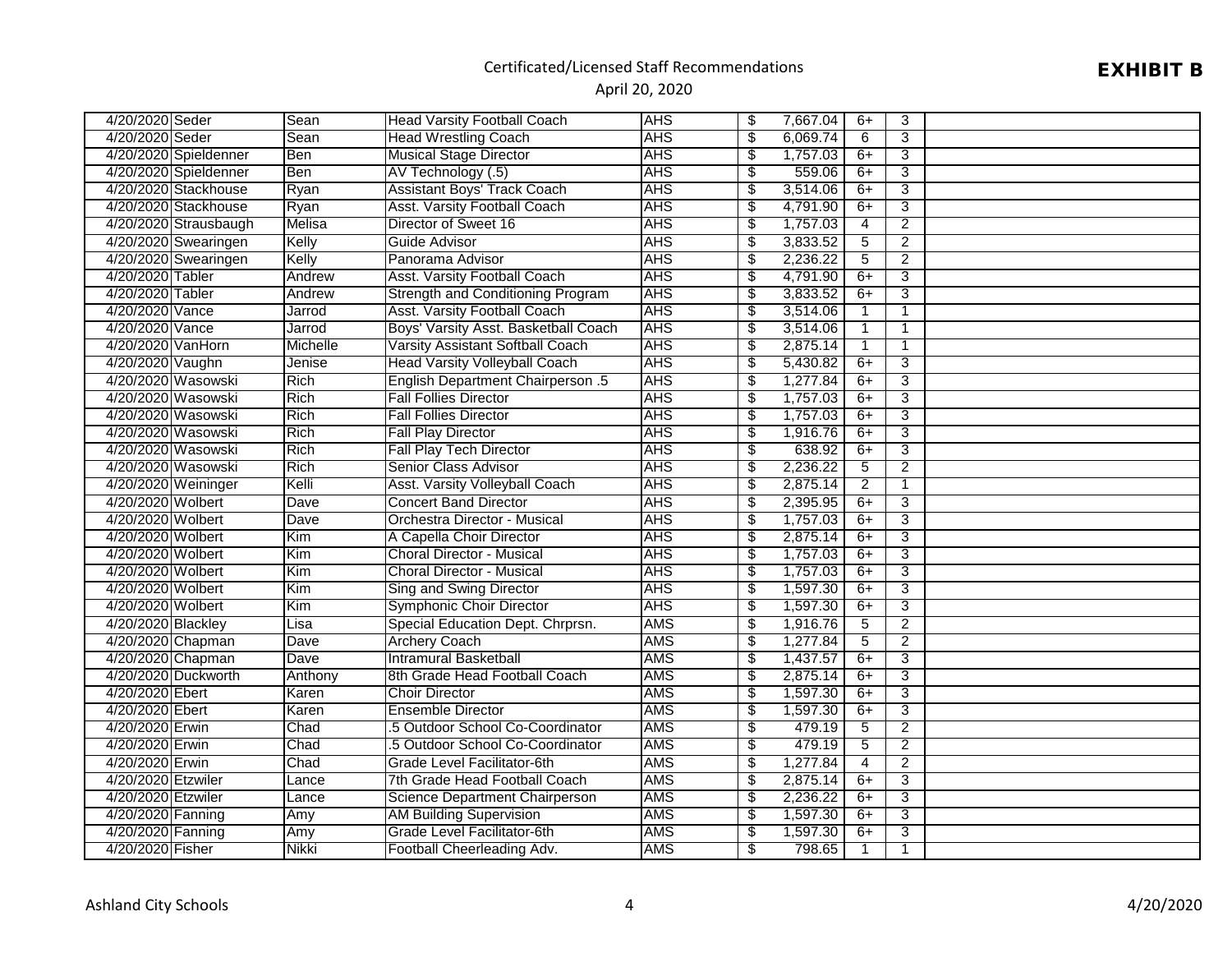## EXHIBIT B

| 4/20/2020 Fisher    | <b>Nikki</b>  | <b>Football Cheerleading Advisor</b>   | <b>AMS</b>      | \$                       | 958.38   | 5               | $\overline{2}$ |  |
|---------------------|---------------|----------------------------------------|-----------------|--------------------------|----------|-----------------|----------------|--|
| 4/20/2020 Harlan    | Phil          | .5 Outdoor School Co-Coordinator       | <b>AMS</b>      | $\overline{\$}$          | 479.19   | 5               | 2              |  |
| 4/20/2020 Harlan    | Phil          | .5 Outdoor School Co-Coordinator       | <b>AMS</b>      | \$                       | 479.19   | 5               | $\overline{2}$ |  |
| 4/20/2020 Howman    | Thomas        | <b>Head Wrestling Coach</b>            | <b>AMS</b>      | $\overline{\$}$          | 1,916.76 | 2               | $\mathbf{1}$   |  |
| 4/20/2020 Hrinda    | Carolyn       | Academic Team Advisor                  | <b>AMS</b>      | $\overline{\$}$          | 1,437.57 | $6+$            | 3              |  |
| 4/20/2020 Hrinda    | Carolyn       | Power of Pen                           | <b>AMS</b>      | $\overline{\$}$          | 1,118.11 | $6+$            | 3              |  |
| 4/20/2020 Jordan    | Laura         | <b>Basketball Cheerleading Advisor</b> | AMS             | $\overline{\$}$          | 1,277.84 | $6+$            | $\overline{3}$ |  |
| 4/20/2020 Jordan    | Laura         | Middle School Play-Dir. .5             | <b>AMS</b>      | $\overline{\$}$          | 798.65   | $6+$            | $\overline{3}$ |  |
| 4/20/2020 Jordan    | Laura         | Middle School Play-Tech Dir.5          | <b>AMS</b>      | $\overline{\$}$          | 319.46   | $6+$            | $\overline{3}$ |  |
| 4/20/2020 Kral      | <b>Martin</b> | <b>Band Director</b>                   | <b>AMS</b>      | $\overline{\$}$          | 2,076.49 | $6+$            | 3              |  |
| 4/20/2020 LeVeck    | Sarah         | Math Dept. Chairperson                 | AMS             | $\overline{\$}$          | 1,597.30 | $\mathbf{1}$    | $\mathbf{1}$   |  |
| 4/20/2020 Luedeman  | Joy           | 7th Grade Volleyball Coach             | <b>AMS</b>      | \$                       | 1,916.76 | 3               | $\overline{2}$ |  |
| 4/20/2020 Luedeman  | Joy           | <b>Assistant Girls' Track Coach</b>    | <b>AMS</b>      | $\overline{\$}$          | 1,757.03 | $\overline{3}$  | $\overline{2}$ |  |
| 4/20/2020 McGaffick | Scott         | 7th Grade Assistant Football Coach     | <b>AMS</b>      | \$                       | 1,916.76 | $\overline{2}$  | $\mathbf{1}$   |  |
| 4/20/2020 McGaffick | Scott         | 8th Grade Boys' Basketball Coach       | <b>AMS</b>      | $\overline{\$}$          | 2,875.14 | $6+$            | 3              |  |
| 4/20/2020 McGaffick | Scott         | <b>AM Building Supervision</b>         | <b>AMS</b>      | $\overline{\$}$          | 1,597.30 | 6               | 3              |  |
| 4/20/2020 McGaffick | Scott         | Social Studies Dept. Chair             | <b>AMS</b>      | \$                       | 2,236.22 | 6               | 3              |  |
| 4/20/2020 Nardo     | Marla         | <b>Student Council Advisor</b>         | <b>AMS</b>      | \$                       | 1,437.57 | $6+$            | 3              |  |
| 4/20/2020 Peden     | Jordan        | 8th Grade Volleyball Coach             | <b>AMS</b>      | $\overline{\$}$          | 1,597.30 | $\overline{2}$  | $\mathbf{1}$   |  |
| 4/20/2020 Reed      | <b>Mark</b>   | <b>AM Building Supervision</b>         | <b>AMS</b>      | $\overline{\$}$          | 1,277.84 | $\mathbf{1}$    | $\mathbf{1}$   |  |
| 4/20/2020 Reed      | <b>Mark</b>   | <b>Intramural Golf Coach</b>           | <b>AMS</b>      | $\overline{\$}$          | 1,437.57 | 6               | 3              |  |
| 4/20/2020 Rowe      | <b>Steven</b> | 7th Grade Assistant Football Coach     | <b>AMS</b>      | \$                       | 1,916.76 | $\overline{2}$  | $\mathbf{1}$   |  |
| 4/20/2020 Rowe      | Steven        | 7th Grade Boys' Basketball Coach       | <b>AMS</b>      | $\overline{\$}$          | 2,555.68 | $\overline{4}$  | $\overline{2}$ |  |
| 4/20/2020 Sauder    | Scott         | <b>Faculty Manager</b>                 | <b>AMS</b>      | $\overline{\$}$          | 3,194.60 | 3               | $\overline{2}$ |  |
| 4/20/2020 Sauder    | Scott         | <b>AM Building Supervision</b>         | <b>AMS</b>      | $\overline{\$}$          | 1,597.30 | $6+$            | 3              |  |
| 4/20/2020 Tilton    | Trudi         | <b>Audio Visual Coordinator</b>        | <b>AMS</b>      | $\overline{\$}$          | 958.38   | $\overline{4}$  | $\overline{2}$ |  |
| 4/20/2020 Vance     | Jarrod        | <b>Head Boys' Track Coach</b>          | <b>AMS</b>      | $\overline{\$}$          | 2,555.68 | $6\phantom{1}6$ | $\overline{3}$ |  |
| 4/20/2020 Vance     | Jarrod        | Language Arts Dept. Chair              | <b>AMS</b>      | $\overline{\$}$          | 1,916.76 | $\overline{3}$  | $\overline{2}$ |  |
| 4/20/2020 Vance     | Jarrod        | Middle School Play-Dir. .5             | <b>AMS</b>      | $\overline{\$}$          | 798.65   | 6               | 3              |  |
| 4/20/2020 Vance     | Jarrod        | Middle School Play-Tech. Dir. .5       | <b>AMS</b>      | $\overline{\$}$          | 319.46   | 6               | 3              |  |
| 4/20/2020 White     | Pete          | <b>PM Building Supervision</b>         | <b>AMS</b>      | $\overline{\$}$          | 1,916.76 | $\mathbf{1}$    | $\mathbf{1}$   |  |
| 4/20/2020 Wolbert   | David         | <b>Jazz Band Director</b>              | <b>AMS</b>      | $\overline{\$}$          | 1,597.30 | $6+$            | 3              |  |
| 4/20/2020 Wolbert   | Kim           | <b>Choir Director</b>                  | <b>AMS</b>      | $\overline{\$}$          | 1,597.30 | $6+$            | 3              |  |
| 4/20/2020 Hanson    | Stephanie     | <b>Elementary Band</b>                 | District        | $\overline{\$}$          | 798.65   | 3               | $\overline{2}$ |  |
| 4/20/2020 Hanson    | Stephanie     | <b>Orchestra Director</b>              | District        | \$                       | 2,875.14 | 3               | $\overline{2}$ |  |
| 4/20/2020 Hanson    | Stephanie     | <b>Orchestra Director</b>              | District        | $\overline{\mathcal{S}}$ | 2,875.14 | $\overline{3}$  | $\overline{2}$ |  |
| 4/20/2020 Kral      | Martin        | <b>Elementary Band</b>                 | <b>District</b> | \$                       | 958.38   | $6+$            | 3              |  |
| 4/20/2020 Tilton    | Trudi         | <b>Elementary Library Coordinator</b>  | <b>District</b> | $\overline{\$}$          | 2,555.68 | $\overline{4}$  | $\overline{2}$ |  |
| 4/20/2020 Tilton    | Trudi         | <b>Elementary Library Coordinator</b>  | <b>District</b> | \$                       | 2,555.68 | $\overline{4}$  | 2              |  |
| 4/20/2020 Wolbert   | David         | <b>Elementary Band</b>                 | District        | $\overline{\$}$          | 958.38   | $6+$            | 3              |  |
| 4/20/2020 Aukerman  | Kaitlyn       | <b>AM Building Supervision</b>         | Edison          | $\overline{\mathcal{E}}$ | 958.38   | $\mathbf{1}$    | $\mathbf{1}$   |  |
| 4/20/2020 Cherry    | <b>Haley</b>  | Grade Level Facilitator-Kdg            | Edison          | $\overline{\$}$          | 479.19   | $\mathbf{1}$    | $\mathbf{1}$   |  |
| 4/20/2020 Clinger   | Chandra       | <b>Grade Level Facilitator-1st</b>     | Edison          | $\overline{\$}$          | 479.19   | $\mathbf{1}$    |                |  |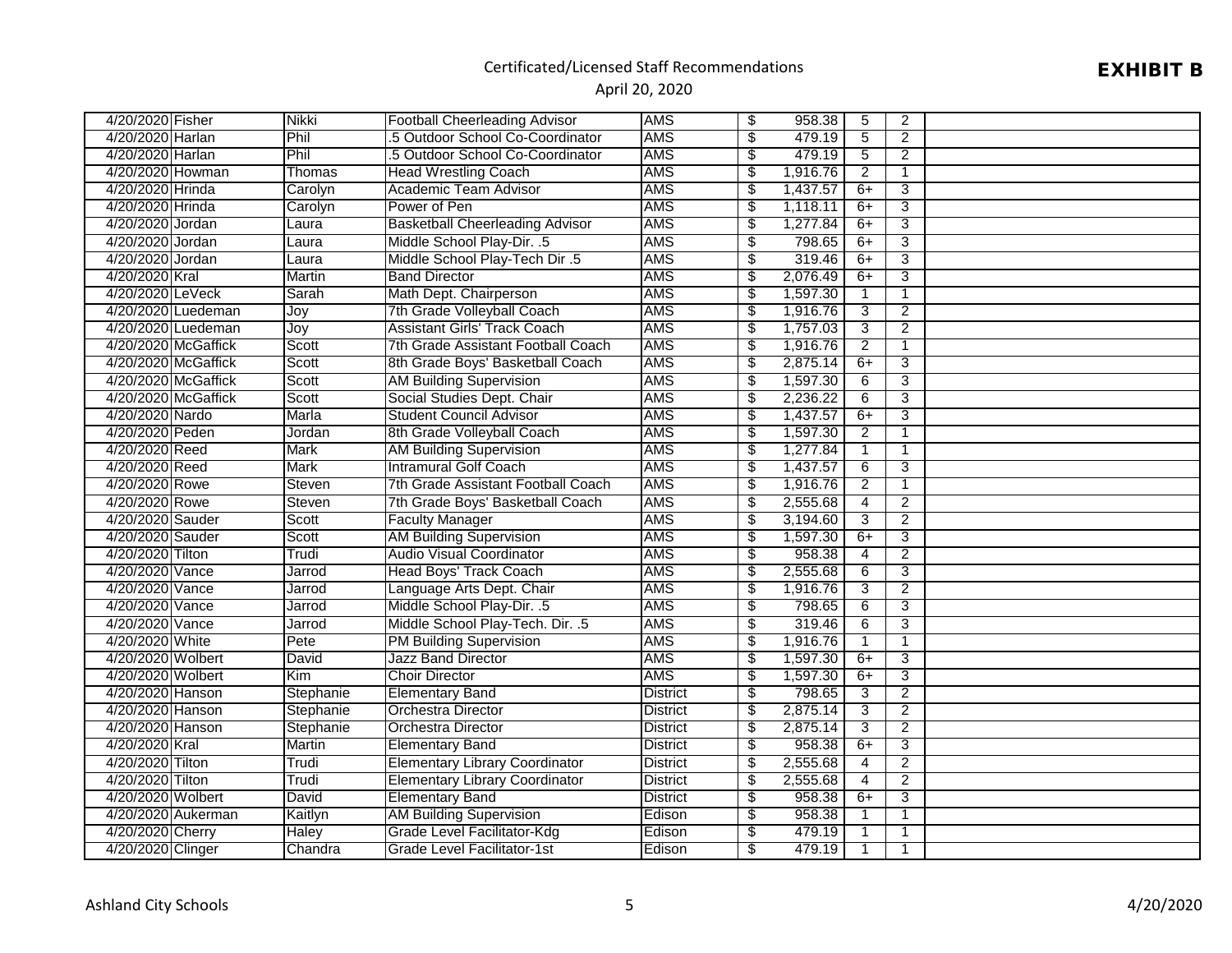## EXHIBIT B

| 4/20/2020 Harlan   |                       | Shari           | <b>Science Coordinator</b>         | Edison      | \$                       | 1,118.11 | $6+$           | 3              |  |
|--------------------|-----------------------|-----------------|------------------------------------|-------------|--------------------------|----------|----------------|----------------|--|
| 4/20/2020 Howman   |                       | Thomas          | Grade Level Facilitator-1st        | Edison      | $\overline{\$}$          | 479.19   | $\mathbf{1}$   | 1              |  |
|                    | 4/20/2020 McFrederick | Karina          | PM Building Supervisoin            | Edison      | \$                       | 1,277.84 | 6+             | 3              |  |
| 4/20/2020 Mowry    |                       | Devon           | Grade Level Facilitator-Kdg        | Edison      | $\overline{\$}$          | 638.92   | 5              | $\overline{2}$ |  |
|                    | 4/20/2020 Spieldenner | Amie            | <b>AM Building Supervision</b>     | Edison      | \$                       | 958.38   | $\mathbf{1}$   | 1              |  |
| 4/20/2020 Welday   |                       | Valerie         | Grade Level Facilitator-2nd        | Edison      | \$                       | 1,277.84 | 4              | 2              |  |
| 4/20/2020 White    |                       | Jodi            | <b>Building Chair</b>              | Edison      | $\overline{\$}$          | 1,597.30 | $6+$           | 3              |  |
| 4/20/2020 White    |                       | Julie           | <b>AM Building Supervision</b>     | Edison      | $\overline{\$}$          | 958.38   | $\mathbf{1}$   | 1              |  |
| 4/20/2020 White    |                       | Julie           | Grade Level Facilitator-3rd        | Edison      | $\overline{\$}$          | 1,277.84 | $\overline{3}$ | $\overline{2}$ |  |
| 4/20/2020 Young    |                       | Kara            | PM Building Supervisoin            | Edison      | $\overline{\$}$          | 1,118.11 | $\overline{4}$ | $\overline{2}$ |  |
| 4/20/2020 Carlisle |                       | Caren           | <b>Building Chair</b>              | Reagan      | $\overline{\$}$          | 1,597.30 | $6+$           | 3              |  |
| 4/20/2020 Carlisle |                       | Caren           | <b>Science Coordinator</b>         | Reagan      | $\overline{\$}$          | 1,118.11 | $6+$           | 3              |  |
| 4/20/2020 Chandler |                       | Amy             | Grade Level Facilitator-3rd        | Reagan      | $\overline{\$}$          | 1,597.30 | $6+$           | 3              |  |
| 4/20/2020 Chandler |                       | Amy             | <b>PM Building Supervision</b>     | Reagan      | \$                       | 1,277.84 | $6+$           | 3              |  |
| 4/20/2020 Fennell  |                       | <b>BreAnn</b>   | <b>PM Building Supervision</b>     | Reagan      | $\overline{\$}$          | 987.12   | $\mathbf{1}$   | 1              |  |
| 4/20/2020 Freeman  |                       | Paige           | Grade Level Facilitator-Kdg        | Reagan      | $\overline{\$}$          | 958.38   | $\mathbf{1}$   |                |  |
| 4/20/2020 Freeman  |                       | Paige           | <b>PM Building Supervision</b>     | Reagan      | $\overline{\$}$          | 958.38   | $\overline{2}$ | $\mathbf{1}$   |  |
| 4/20/2020 Hawk     |                       | Linda           | <b>Choir Director</b>              | Reagan      | $\overline{\$}$          | 958.38   | $6+$           | 3              |  |
| 4/20/2020 Johnson  |                       | Dorene          | Grade Level Facilitator-2nd        | Reagan      | $\overline{\$}$          | 1,597.30 | $6+$           | 3              |  |
| 4/20/2020 Kidd     |                       | Samantha        | <b>PM Building Supervision</b>     | Reagan      | \$                       | 1,118.11 | $\overline{4}$ | $\overline{2}$ |  |
| 4/20/2020 Kruk     |                       | <b>Danielle</b> | <b>PM Building Supervision</b>     | Reagan      | \$                       | 1,118.11 | 3              | $\overline{2}$ |  |
| 4/20/2020 Larue    |                       | Molly           | <b>PM Building Supervision</b>     | Reagan      | $\overline{\$}$          | 1,118.11 | 5              | $\overline{2}$ |  |
| 4/20/2020 Powell   |                       | Ashley          | <b>Grade Level Facilitator-1st</b> | Reagan      | $\sqrt[6]{\frac{2}{5}}$  | 958.38   | $\mathbf{1}$   | $\mathbf{1}$   |  |
| 4/20/2020 Webb     |                       | Elizabeth       | <b>PM Building Supervision</b>     | Reagan      | $\overline{\$}$          | 987.12   | $\mathbf{1}$   | 1              |  |
|                    | 4/20/2020 Weininger   | Kelli           | <b>PM Building Supervision</b>     | Reagan      | $\overline{\$}$          | 958.38   | $\overline{2}$ |                |  |
| 4/20/2020 Berry    |                       | Mason           | <b>AM Building Supervision</b>     | Taft        | \$                       | 958.38   | $\mathbf{1}$   |                |  |
| 4/20/2020 Berry    |                       | Mason           | <b>PM Building Supervision</b>     | Taft        | $\overline{\$}$          | 958.38   | $\overline{1}$ | 1              |  |
| 4/20/2020 Cole     |                       | Karen           | <b>Building Chair</b>              | Taft        | $\overline{\$}$          | 1,437.57 | $\overline{5}$ | $\overline{2}$ |  |
| 4/20/2020 Crone    |                       | Martha          | Grade Level Facilitator-5th        | <b>Taft</b> | $\overline{\$}$          | 1,597.30 | $6+$           | $\overline{3}$ |  |
| 4/20/2020 Donatini |                       | Robin           | Grade Level Facilitator-4th        | Taft        | \$                       | 1,597.30 | $6+$           | 3              |  |
| 4/20/2020 Hartzler |                       | Jonlyn          | <b>AM Building Supervision</b>     | <b>Taft</b> | $\overline{\$}$          | 1,118.11 | $\overline{3}$ | $\overline{2}$ |  |
| 4/20/2020 Hartzler |                       | Jonlyn          | PM Building Supervisoin            | <b>Taft</b> | $\overline{\$}$          | 1,118.11 | 3              | $\overline{2}$ |  |
| 4/20/2020 Held     |                       | Dane            | <b>AM Building Supervision</b>     | <b>Taft</b> | $\overline{\$}$          | 958.38   | $\mathbf{1}$   |                |  |
| 4/20/2020 Held     |                       | Dane            | <b>Safely Patrol Advisor</b>       | Taft        | $\overline{\$}$          | 798.65   | $\mathbf{1}$   | 1              |  |
| 4/20/2020 Keller   |                       | Grace           | <b>PM Building Supervisoin</b>     | Taft        | $\overline{\$}$          | 958.38   | $\mathbf{1}$   | 1              |  |
| 4/20/2020 Kohne    |                       | <b>Beth</b>     | PM Building Supervisoin            | Taft        | $\overline{\mathcal{S}}$ | 1,118.11 | $\overline{3}$ | $\overline{2}$ |  |
| 4/20/2020 Krieger  |                       | Nicole          | Grade Level Facilitator-5th        | <b>Taft</b> | $\overline{\$}$          | 958.38   | 2              | 1              |  |
| 4/20/2020 Mager    |                       | <b>Alania</b>   | Grade Level Facilitator-4th        | <b>Taft</b> | $\overline{\$}$          | 1,597.30 | $6+$           | 3              |  |
| 4/20/2020 Mager    |                       | <b>Alania</b>   | <b>Science Coordinator</b>         | <b>Taft</b> | \$                       | 798.65   | $\overline{2}$ |                |  |
|                    | 4/20/2020 McDonnell   | Julie           | <b>AM Building Supervision</b>     | <b>Taft</b> | $\overline{\$}$          | 958.38   | $\mathbf{1}$   | $\mathbf{1}$   |  |
| 4/20/2020 St. John |                       | Tracy           | AM Building Supervision - .5       | Taft        | $\overline{\$}$          | 479.19   | $\mathbf{1}$   | 1              |  |
|                    |                       |                 |                                    |             |                          |          |                |                |  |
|                    |                       |                 |                                    |             |                          |          |                |                |  |